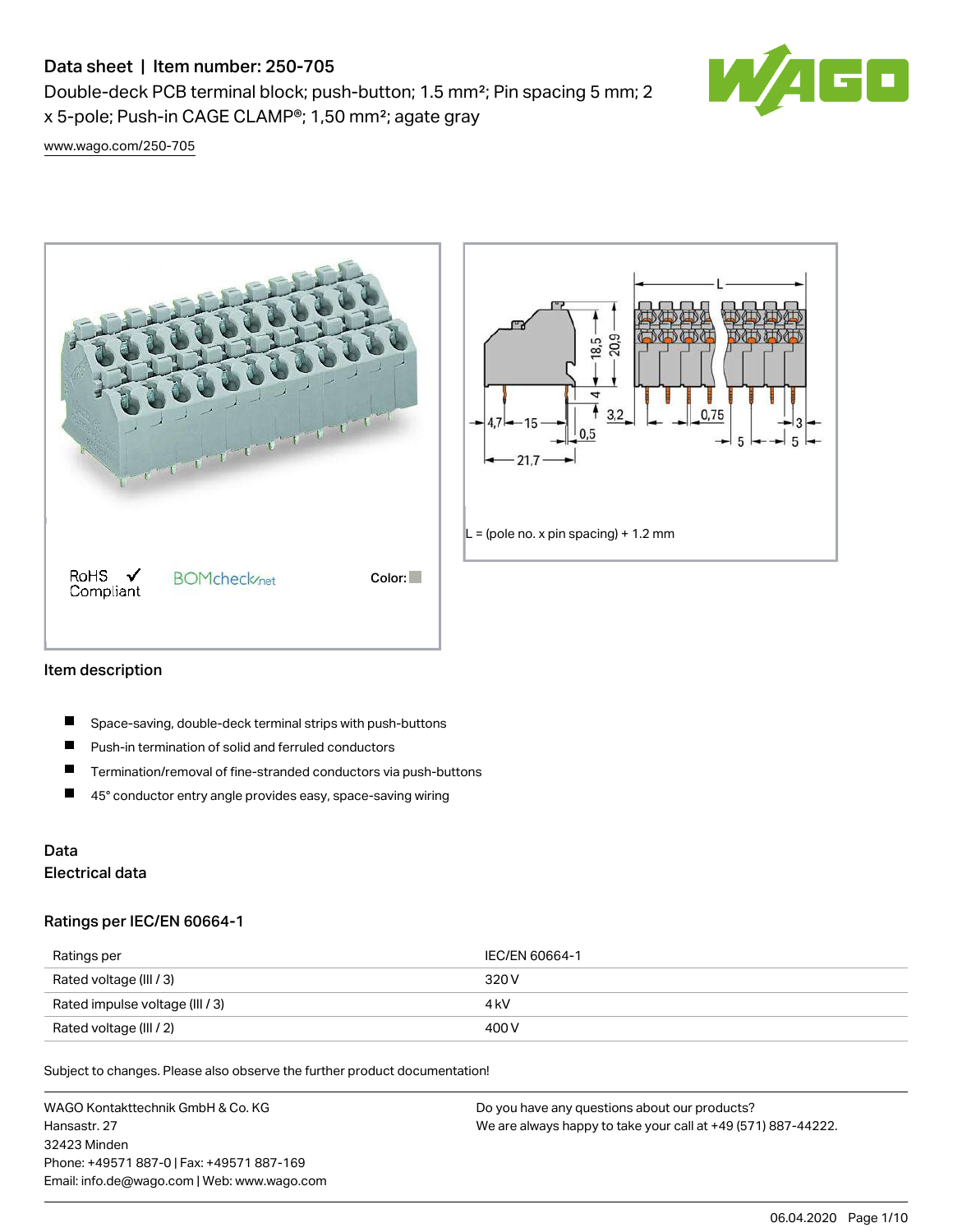# Data sheet | Item number: 250-705

[www.wago.com/250-705](http://www.wago.com/250-705)



| Rated impulse voltage (III / 2) | 4 kV                                                      |
|---------------------------------|-----------------------------------------------------------|
| Rated voltage (II / 2)          | 630 V                                                     |
| Rated impulse voltage (II / 2)  | 4 kV                                                      |
| Rated current                   | 10 A                                                      |
| Legend (ratings)                | (III / 2) ≙ Overvoltage category III / Pollution degree 2 |

### Approvals per UL 1059

| Rated voltage UL (Use Group B) | 300 V   |
|--------------------------------|---------|
| Rated current UL (Use Group B) | 10 A    |
| Rated voltage UL (Use Group D) | 300 V   |
| Rated current UL (Use Group D) | 10 A    |
| Approvals per                  | UL 1059 |

# Approvals per CSA

| Rated voltage CSA (Use Group B) | 300 V |
|---------------------------------|-------|
| Rated current CSA (Use Group B) | 10 A  |
| Rated voltage CSA (Use Group D) | 300 V |
| Rated current CSA (Use Group D) | 10 A  |

# Connection data

| Connection technology                                       | Push-in CAGE CLAMP®                   |  |
|-------------------------------------------------------------|---------------------------------------|--|
| Actuation type                                              | Push-button                           |  |
| Solid conductor                                             | $0.51.5$ mm <sup>2</sup> / 20  16 AWG |  |
| Fine-stranded conductor                                     | $0.751.5$ mm <sup>2</sup>             |  |
| Fine-stranded conductor with ferrule with plastic collar    | $0.51$ mm <sup>2</sup>                |  |
| Fine-stranded conductor with ferrule without plastic collar | $0.51$ mm <sup>2</sup>                |  |
| Strip length                                                | 9 mm / 0.35 inch                      |  |
| Conductor entry angle to the PCB                            | 45°                                   |  |
| No. of poles                                                | 5                                     |  |
| Total number of connection points                           | 5                                     |  |
| Total number of potentials                                  | 10                                    |  |
| Number of connection types                                  | 1                                     |  |
| Number of levels                                            | $\overline{2}$                        |  |
|                                                             |                                       |  |

# Geometrical Data

Pin spacing 5 mm / 0.197 inch

Subject to changes. Please also observe the further product documentation!

WAGO Kontakttechnik GmbH & Co. KG Hansastr. 27 32423 Minden Phone: +49571 887-0 | Fax: +49571 887-169 Email: info.de@wago.com | Web: www.wago.com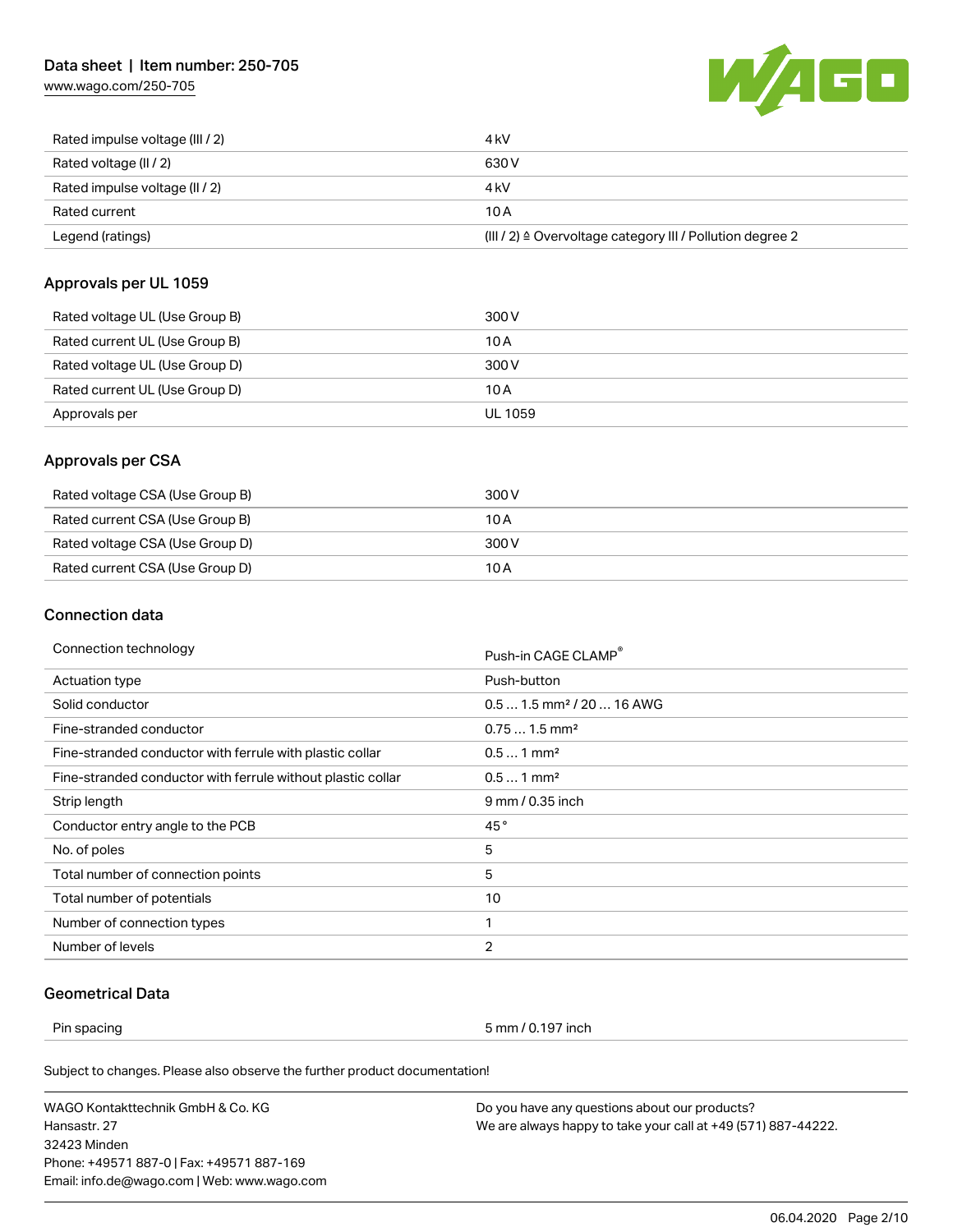# Data sheet | Item number: 250-705

[www.wago.com/250-705](http://www.wago.com/250-705)



| Width                             | 26.2 mm / 1.031 inch  |  |
|-----------------------------------|-----------------------|--|
| Height                            | 24.9 mm / 0.98 inch   |  |
| Height from the surface           | 20.9 mm / 0.823 inch  |  |
| Depth                             | 21.7 mm / 0.854 inch  |  |
| Solder pin length                 | 4 mm                  |  |
| Solder pin dimensions             | $0.5 \times 0.75$ mm  |  |
| Drilled hole diameter (tolerance) | 1.2 $(-0.1  +0.1)$ mm |  |

# PCB contact

| PCB contact                         | THT                                     |
|-------------------------------------|-----------------------------------------|
| Solder pin arrangement              | over the entire terminal strip, in line |
| Number of solder pins per potential |                                         |

### Material Data

| Color                       | agate gray                              |  |
|-----------------------------|-----------------------------------------|--|
| Insulating material         | Polyamide 66 (PA 66)                    |  |
| Flammability class per UL94 | V <sub>0</sub>                          |  |
| Clamping spring material    | Chrome nickel spring steel (CrNi)       |  |
| Contact material            | Electrolytic copper ( $E_{\text{Cu}}$ ) |  |
| Contact plating             | tin-plated                              |  |
| Fire load                   | 0.207 MJ                                |  |
| Weight                      | 9.7 <sub>g</sub>                        |  |

## Commercial data

| Product Group      | 4 (Printed Circuit) |
|--------------------|---------------------|
| Packaging type     | <b>BOX</b>          |
| Country of origin  | CН                  |
| <b>GTIN</b>        | 4044918300957       |
| Customs Tariff No. | 85369010000         |

### Approvals / Certificates

#### Country specific Approvals

|      |                          |                                 | Certificate |
|------|--------------------------|---------------------------------|-------------|
| Logo | Approval                 | <b>Additional Approval Text</b> | name        |
|      | <b>CCA</b>               | EN 60998                        | NTR NL-     |
|      | DEKRA Certification B.V. |                                 | 7449        |

Subject to changes. Please also observe the further product documentation!

WAGO Kontakttechnik GmbH & Co. KG Hansastr. 27 32423 Minden Phone: +49571 887-0 | Fax: +49571 887-169 Email: info.de@wago.com | Web: www.wago.com Do you have any questions about our products? We are always happy to take your call at +49 (571) 887-44222.

06.04.2020 Page 3/10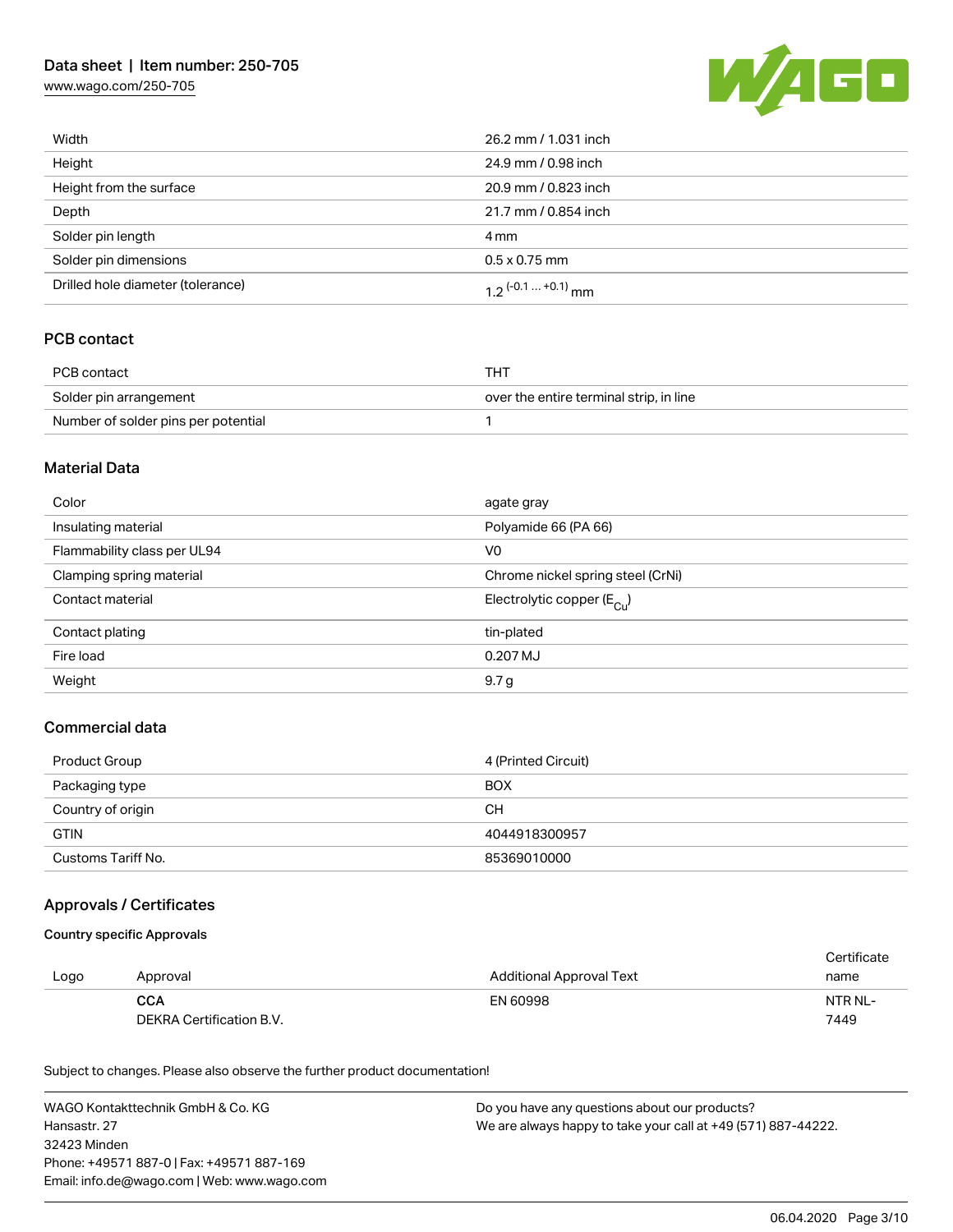-- -



| ABS                   | <b>ABS</b>                                          | $\overline{\phantom{a}}$        | $19 -$              |
|-----------------------|-----------------------------------------------------|---------------------------------|---------------------|
| Logo                  | Approval                                            | <b>Additional Approval Text</b> | Certificate<br>name |
| <b>Ship Approvals</b> |                                                     |                                 |                     |
| DЕ                    | <b>VDE</b><br>VDE Prüf- und Zertifizierungsinstitut | EN 60998                        | 40028888            |
| <b>KEMA</b>           | <b>KEMA/KEUR</b><br>DEKRA Certification B.V.        | EN 60947                        | 2160584.18          |
| KEMA                  | <b>KEMA/KEUR</b><br>DEKRA Certification B.V.        | EN 60998                        | 71-105258           |
|                       | <b>CSA</b><br>DEKRA Certification B.V.              | C22.2                           | 1132097             |
|                       | <b>CCA</b><br>DEKRA Certification B.V.              | EN 60947                        | NTR NL-<br>7100     |
|                       |                                                     |                                 |                     |

| हु            |                                        |                          | <b>PDA</b> |
|---------------|----------------------------------------|--------------------------|------------|
|               | <b>DNV GL</b>                          | $\overline{\phantom{0}}$ | TAE000016Z |
|               | Det Norske Veritas, Germanischer Lloyd |                          |            |
| <b>DNV-GL</b> |                                        |                          |            |

#### UL-Approvals

MARITIME

| Logo           | Approval                      | <b>Additional Approval Text</b> | Certificate<br>name |
|----------------|-------------------------------|---------------------------------|---------------------|
|                | UL                            | <b>UL 1059</b>                  | E45172              |
| $\blacksquare$ | UL International Germany GmbH |                                 | sec. 6              |

Subject to changes. Please also observe the further product documentation!

American Bureau of Shipping

WAGO Kontakttechnik GmbH & Co. KG Hansastr. 27 32423 Minden Phone: +49571 887-0 | Fax: +49571 887-169 Email: info.de@wago.com | Web: www.wago.com

Do you have any questions about our products? We are always happy to take your call at +49 (571) 887-44222.

HG1869876-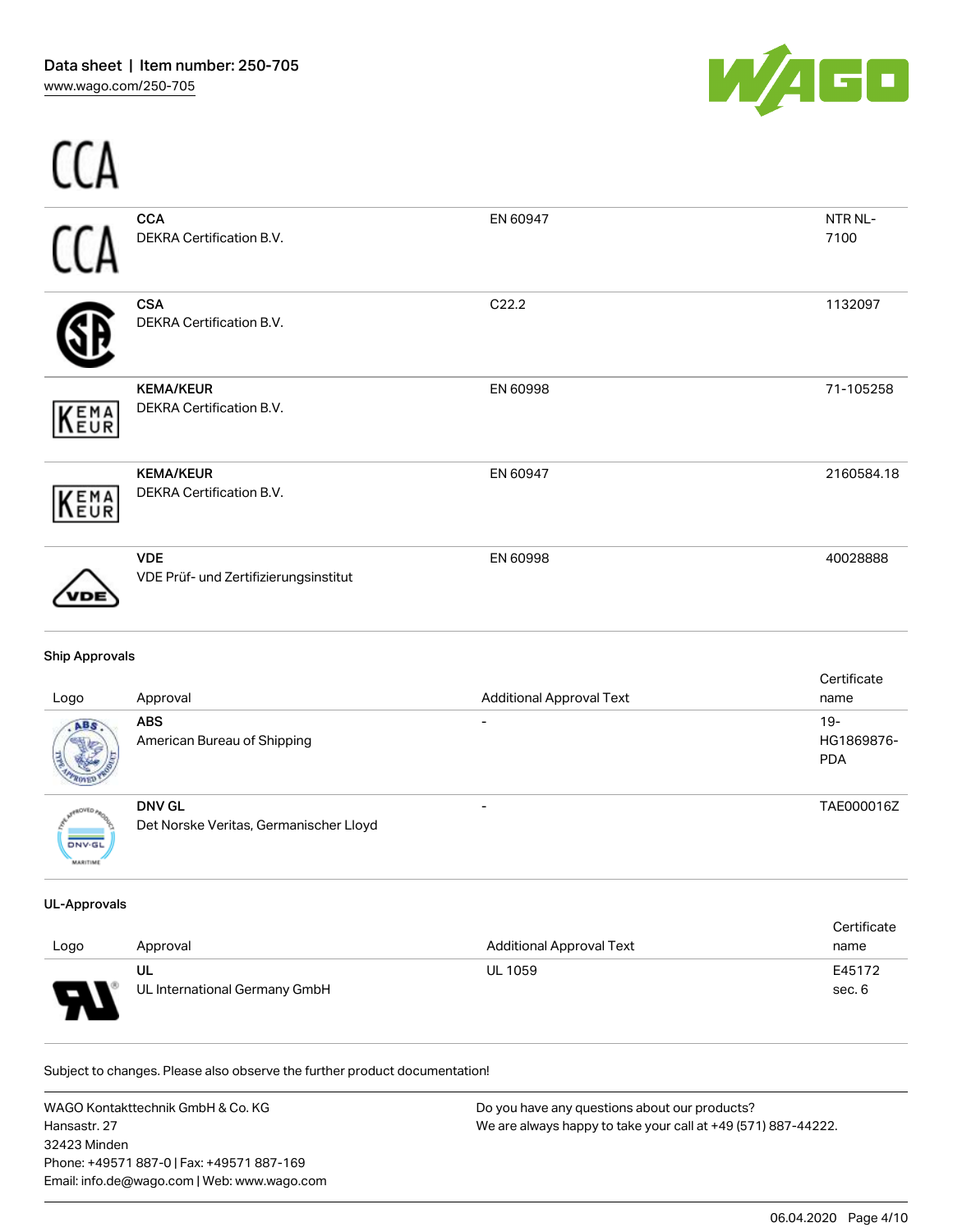

Counterpart

#### Compatible products

#### Marking accessories

|         | Item no.: 210-332/500-202<br>Marking strips; as a DIN A4 sheet; MARKED; 1-16 (160x); Height of marker strip: 3 mm; Strip length 182<br>mm; Horizontal marking; Self-adhesive; white  | www.wago.com/210-332<br>/500-202 |  |
|---------|--------------------------------------------------------------------------------------------------------------------------------------------------------------------------------------|----------------------------------|--|
|         | Item no.: 210-332/500-204<br>Marking strips; as a DIN A4 sheet; MARKED; 17-32 (160x); Height of marker strip: 3 mm; Strip length<br>182 mm; Horizontal marking; Self-adhesive; white | www.wago.com/210-332<br>/500-204 |  |
|         | Item no.: 210-332/500-205<br>Marking strips; as a DIN A4 sheet; MARKED; 1-32 (80x); Height of marker strip: 3 mm; Strip length 182<br>mm; Horizontal marking; Self-adhesive; white   | www.wago.com/210-332<br>/500-205 |  |
|         | Item no.: 210-332/500-206<br>Marking strips; as a DIN A4 sheet; MARKED; 33-48 (160x); Height of marker strip: 3 mm; Strip length<br>182 mm; Horizontal marking; Self-adhesive; white | www.wago.com/210-332<br>/500-206 |  |
| ferrule |                                                                                                                                                                                      |                                  |  |
|         | Item no.: 216-101<br>Ferrule; Sleeve for 0.5 mm <sup>2</sup> / AWG 22; uninsulated; electro-tin plated                                                                               | www.wago.com/216-101             |  |
|         | Item no.: 216-102<br>Ferrule; Sleeve for 0.75 mm <sup>2</sup> / AWG 20; uninsulated; electro-tin plated                                                                              | www.wago.com/216-102             |  |
|         | Item no.: 216-103<br>Ferrule; Sleeve for 1 mm <sup>2</sup> / AWG 18; uninsulated; electro-tin plated                                                                                 | www.wago.com/216-103             |  |
|         | Item no.: 216-121<br>Ferrule; Sleeve for 0.5 mm <sup>2</sup> / AWG 22; uninsulated; electro-tin plated                                                                               | www.wago.com/216-121             |  |
|         | Item no.: 216-122<br>Ferrule; Sleeve for 0.75 mm <sup>2</sup> / AWG 20; uninsulated; electro-tin plated                                                                              | www.wago.com/216-122             |  |
|         | Item no.: 216-123<br>Ferrule; Sleeve for 1 mm <sup>2</sup> / AWG 18; uninsulated; electro-tin plated                                                                                 | www.wago.com/216-123             |  |
|         | Item no.: 216-141<br>Ferrule; Sleeve for 0.5 mm <sup>2</sup> / 20 AWG; uninsulated; electro-tin plated; electrolytic copper; gastight<br>crimped; acc. to DIN 46228, Part 1/08.92    | www.wago.com/216-141             |  |

Item no.: 216-142

Subject to changes. Please also observe the further product documentation!

WAGO Kontakttechnik GmbH & Co. KG Hansastr. 27 32423 Minden Phone: +49571 887-0 | Fax: +49571 887-169 Email: info.de@wago.com | Web: www.wago.com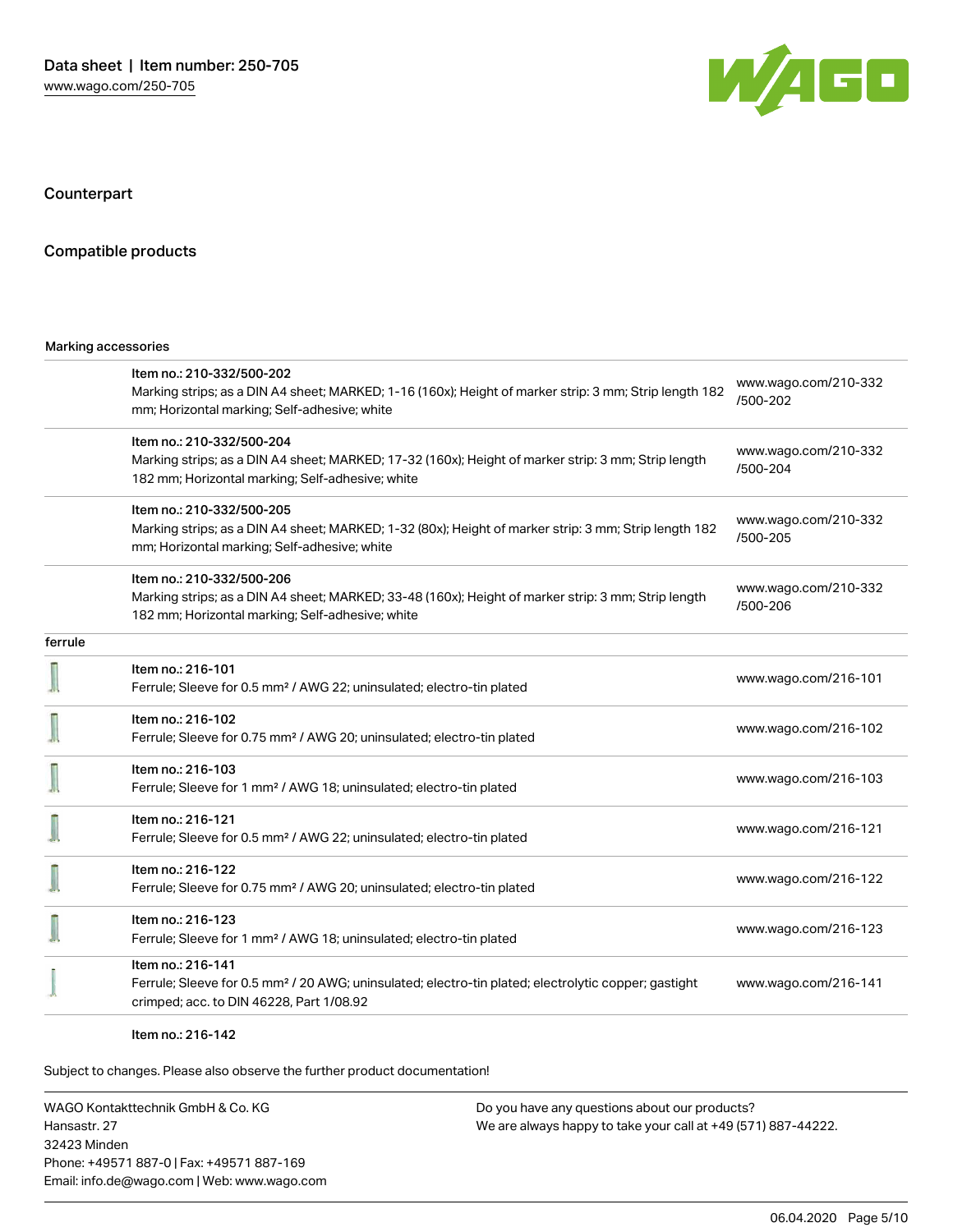

|       | Ferrule; Sleeve for 0.75 mm <sup>2</sup> / 18 AWG; uninsulated; electro-tin plated; electrolytic copper; gastight<br>crimped; acc. to DIN 46228, Part 1/08.92                                           | www.wago.com/216-142 |  |
|-------|---------------------------------------------------------------------------------------------------------------------------------------------------------------------------------------------------------|----------------------|--|
|       | Item no.: 216-143<br>Ferrule; Sleeve for 1 mm <sup>2</sup> / AWG 18; uninsulated; electro-tin plated; electrolytic copper; gastight<br>crimped; acc. to DIN 46228, Part 1/08.92                         | www.wago.com/216-143 |  |
|       | Item no.: 216-201<br>Ferrule; Sleeve for 0.5 mm <sup>2</sup> / 20 AWG; insulated; electro-tin plated; white                                                                                             | www.wago.com/216-201 |  |
|       | Item no.: 216-202<br>Ferrule; Sleeve for 0.75 mm <sup>2</sup> / 18 AWG; insulated; electro-tin plated; gray                                                                                             | www.wago.com/216-202 |  |
|       | Item no.: 216-203<br>Ferrule; Sleeve for 1 mm <sup>2</sup> / AWG 18; insulated; electro-tin plated; red                                                                                                 | www.wago.com/216-203 |  |
|       | Item no.: 216-221<br>Ferrule; Sleeve for 0.5 mm <sup>2</sup> / 20 AWG; insulated; electro-tin plated; white                                                                                             | www.wago.com/216-221 |  |
|       | Item no.: 216-222<br>Ferrule; Sleeve for 0.75 mm <sup>2</sup> / 18 AWG; insulated; electro-tin plated; gray                                                                                             | www.wago.com/216-222 |  |
|       | Item no.: 216-223<br>Ferrule; Sleeve for 1 mm <sup>2</sup> / AWG 18; insulated; electro-tin plated; red                                                                                                 | www.wago.com/216-223 |  |
|       | Item no.: 216-241<br>Ferrule; Sleeve for 0.5 mm <sup>2</sup> / 20 AWG; insulated; electro-tin plated; electrolytic copper; gastight<br>crimped; acc. to DIN 46228, Part 4/09.90; white                  | www.wago.com/216-241 |  |
|       | Item no.: 216-242<br>Ferrule; Sleeve for 0.75 mm <sup>2</sup> / 18 AWG; insulated; electro-tin plated; electrolytic copper; gastight<br>crimped; acc. to DIN 46228, Part 4/09.90; gray                  | www.wago.com/216-242 |  |
|       | Item no.: 216-243<br>Ferrule; Sleeve for 1 mm <sup>2</sup> / AWG 18; insulated; electro-tin plated; electrolytic copper; gastight crimped; www.wago.com/216-243<br>acc. to DIN 46228, Part 4/09.90; red |                      |  |
|       | Item no.: 216-262<br>Ferrule; Sleeve for 0.75 mm <sup>2</sup> / 18 AWG; insulated; electro-tin plated; electrolytic copper; gastight<br>crimped; acc. to DIN 46228, Part 4/09.90; gray                  | www.wago.com/216-262 |  |
|       | Item no.: 216-263<br>Ferrule; Sleeve for 1 mm <sup>2</sup> / AWG 18; insulated; electro-tin plated; electrolytic copper; gastight crimped; www.wago.com/216-263<br>acc. to DIN 46228, Part 4/09.90; red |                      |  |
| check |                                                                                                                                                                                                         |                      |  |
|       | Item no.: 210-136<br>Test plug; 2 mm Ø; with 500 mm cable; red                                                                                                                                          | www.wago.com/210-136 |  |
| tools |                                                                                                                                                                                                         |                      |  |
|       | Item no.: 210-647<br>Operating tool; Blade: 2.5 x 0.4 mm; with a partially insulated shaft                                                                                                              | www.wago.com/210-647 |  |
|       | Item no.: 210-719<br>Operating tool; Blade: 2.5 x 0.4 mm; with a partially insulated shaft                                                                                                              | www.wago.com/210-719 |  |
|       |                                                                                                                                                                                                         |                      |  |

.<br>Subject to changes. Please also observe the further product documentation!

WAGO Kontakttechnik GmbH & Co. KG Hansastr. 27 32423 Minden Phone: +49571 887-0 | Fax: +49571 887-169 Email: info.de@wago.com | Web: www.wago.com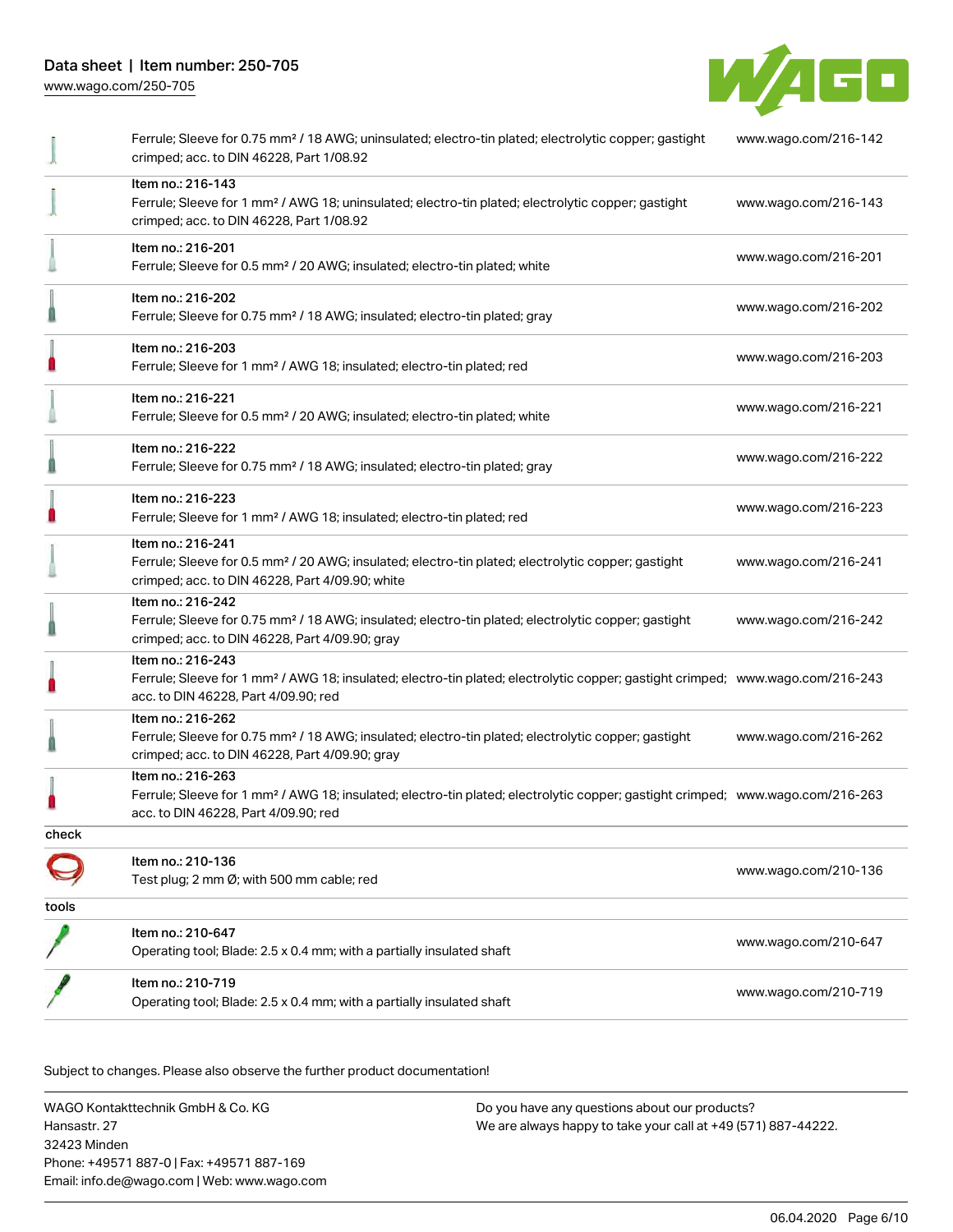# Downloads Documentation



| <b>Additional Information</b><br>Technical explanations                                                                                                                | Apr 3, 2019 | pdf<br>3.6 MB | Download |
|------------------------------------------------------------------------------------------------------------------------------------------------------------------------|-------------|---------------|----------|
| CAD/CAE-Data                                                                                                                                                           |             |               |          |
| CAD data                                                                                                                                                               |             |               |          |
| 2D/3D Models 250-705                                                                                                                                                   |             | <b>URL</b>    | Download |
| PCB Design                                                                                                                                                             |             |               |          |
| Symbol and Footprint 250-705                                                                                                                                           |             | <b>URL</b>    | Download |
| CAx data for your PCB design, consisting of "schematic symbols and PCB footprints",<br>allow easy integration of the WAGO component into your development environment. |             |               |          |
| Supported formats:                                                                                                                                                     |             |               |          |
| Accel EDA 14 & 15<br>ш                                                                                                                                                 |             |               |          |
| ш<br>Altium 6 to current version                                                                                                                                       |             |               |          |
| Cadence Allegro                                                                                                                                                        |             |               |          |
| ш<br>DesignSpark                                                                                                                                                       |             |               |          |
| ш<br>Eagle Libraries                                                                                                                                                   |             |               |          |
| KiCad                                                                                                                                                                  |             |               |          |
| Mentor Graphics BoardStation                                                                                                                                           |             |               |          |
| ш<br>Mentor Graphics Design Architect                                                                                                                                  |             |               |          |
| Mentor Graphics Design Expedition 99 and 2000                                                                                                                          |             |               |          |
| ш<br>OrCAD 9.X PCB and Capture                                                                                                                                         |             |               |          |
| PADS PowerPCB 3, 3.5, 4.X, and 5.X                                                                                                                                     |             |               |          |
| PADS PowerPCB and PowerLogic 3.0                                                                                                                                       |             |               |          |
| PCAD 2000, 2001, 2002, 2004, and 2006                                                                                                                                  |             |               |          |
| Pulsonix 8.5 or newer                                                                                                                                                  |             |               |          |
| <b>STL</b>                                                                                                                                                             |             |               |          |
| 3D STEP                                                                                                                                                                |             |               |          |
| <b>TARGET 3001!</b>                                                                                                                                                    |             |               |          |
| View Logic ViewDraw                                                                                                                                                    |             |               |          |
| Quadcept                                                                                                                                                               |             |               |          |
| Zuken CadStar 3 and 4                                                                                                                                                  |             |               |          |

WAGO Kontakttechnik GmbH & Co. KG Hansastr. 27 32423 Minden Phone: +49571 887-0 | Fax: +49571 887-169 Email: info.de@wago.com | Web: www.wago.com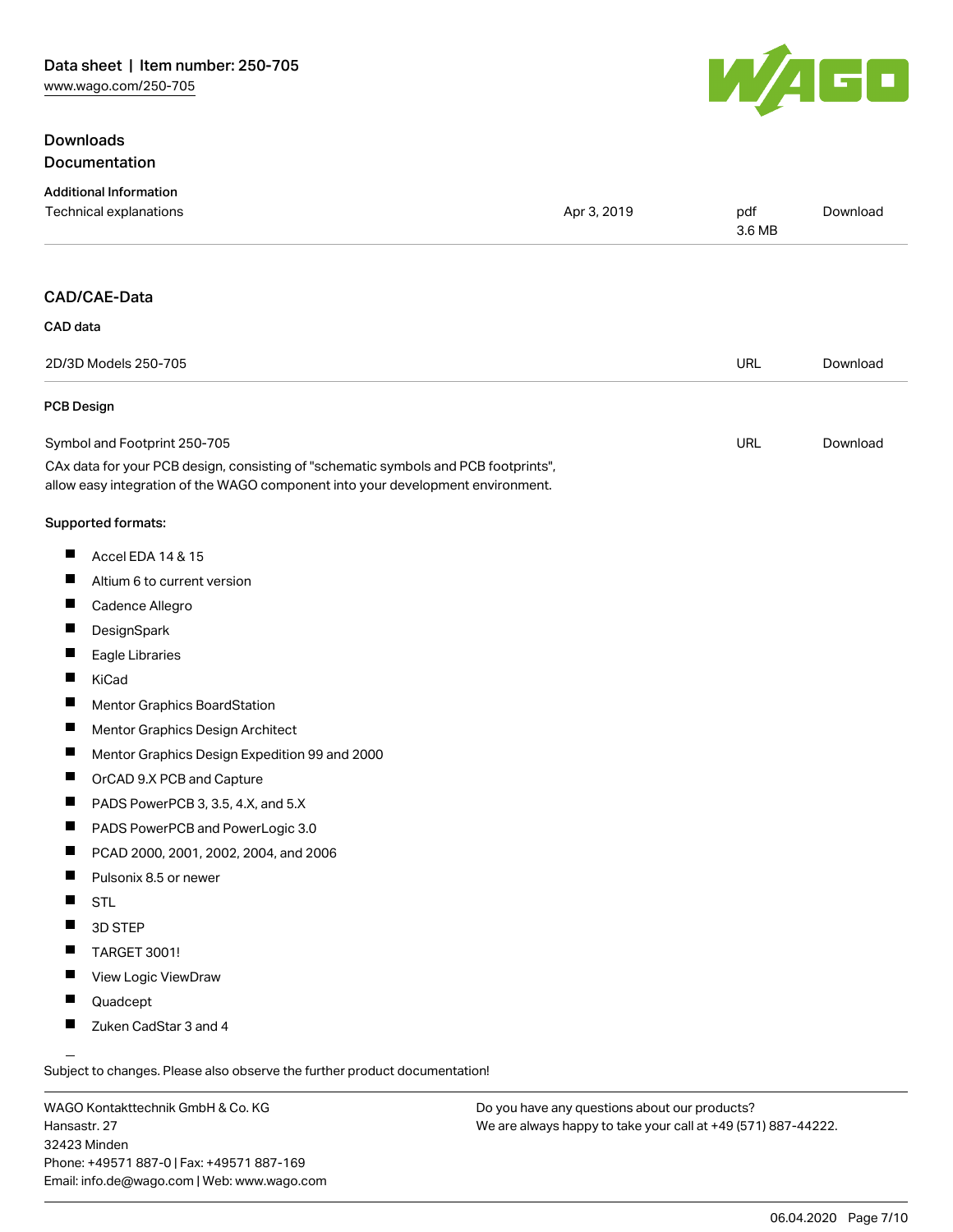

 $\blacksquare$ Zuken CR-5000 and CR-8000

PCB Component Libraries (EDA), PCB CAD Library Ultra Librarian

### Installation Notes



Space-saving wiring – push-in termination of solid conductors.



Testing with 2 mm Ø test plug – touch contact.

Conductor termination

Subject to changes. Please also observe the further product documentation!

WAGO Kontakttechnik GmbH & Co. KG Hansastr. 27 32423 Minden Phone: +49571 887-0 | Fax: +49571 887-169 Email: info.de@wago.com | Web: www.wago.com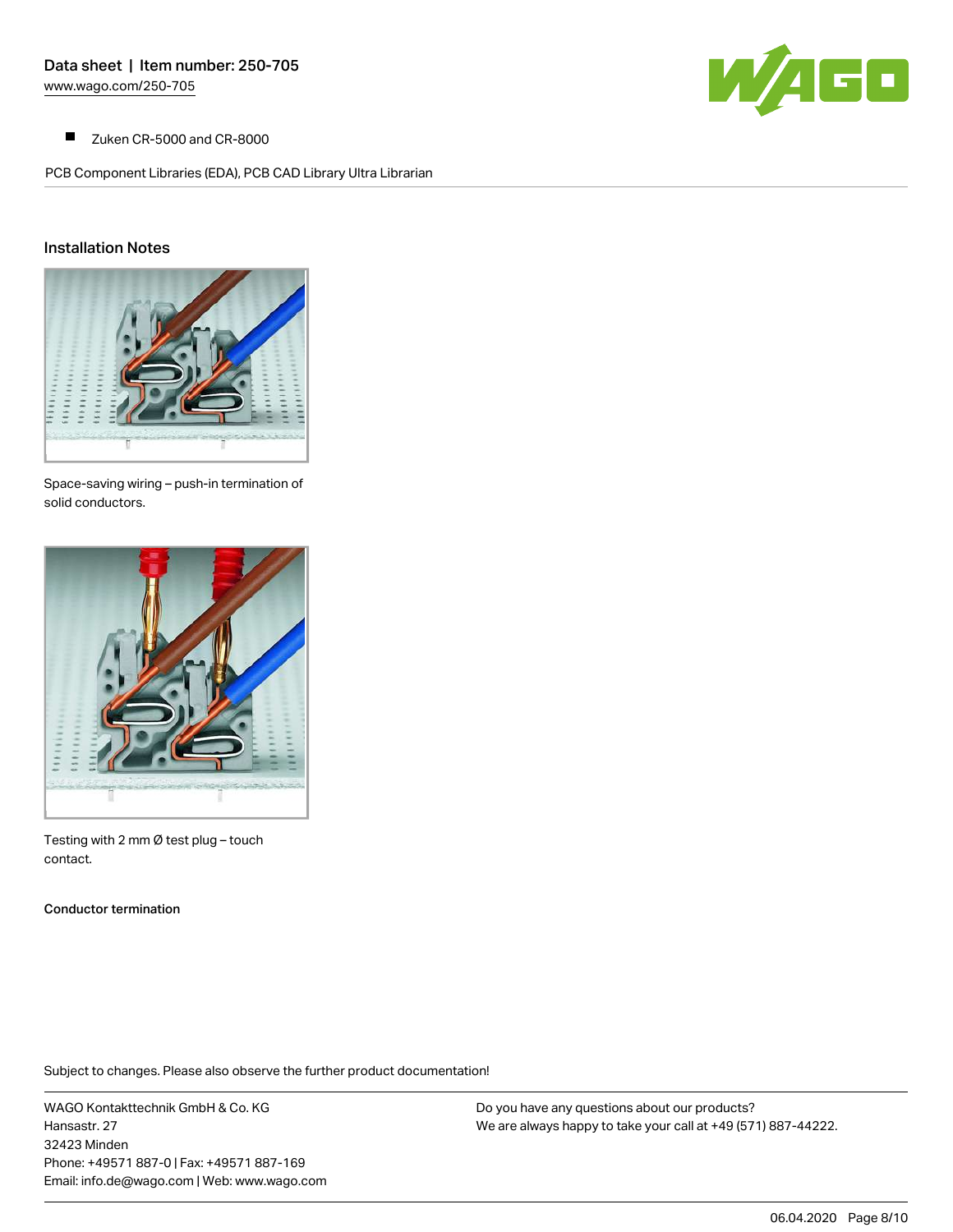Data sheet | Item number: 250-705 [www.wago.com/250-705](http://www.wago.com/250-705)





Inserting solid conductors via push-in termination.

Inserting fine-stranded conductors via pushbuttons, 250 Series – 3.5 mm pin spacing.

#### Conductor termination



Space-saving wiring, 250 Series – 5 mm pin spacing.

**Testing** 

Subject to changes. Please also observe the further product documentation!

WAGO Kontakttechnik GmbH & Co. KG Hansastr. 27 32423 Minden Phone: +49571 887-0 | Fax: +49571 887-169 Email: info.de@wago.com | Web: www.wago.com